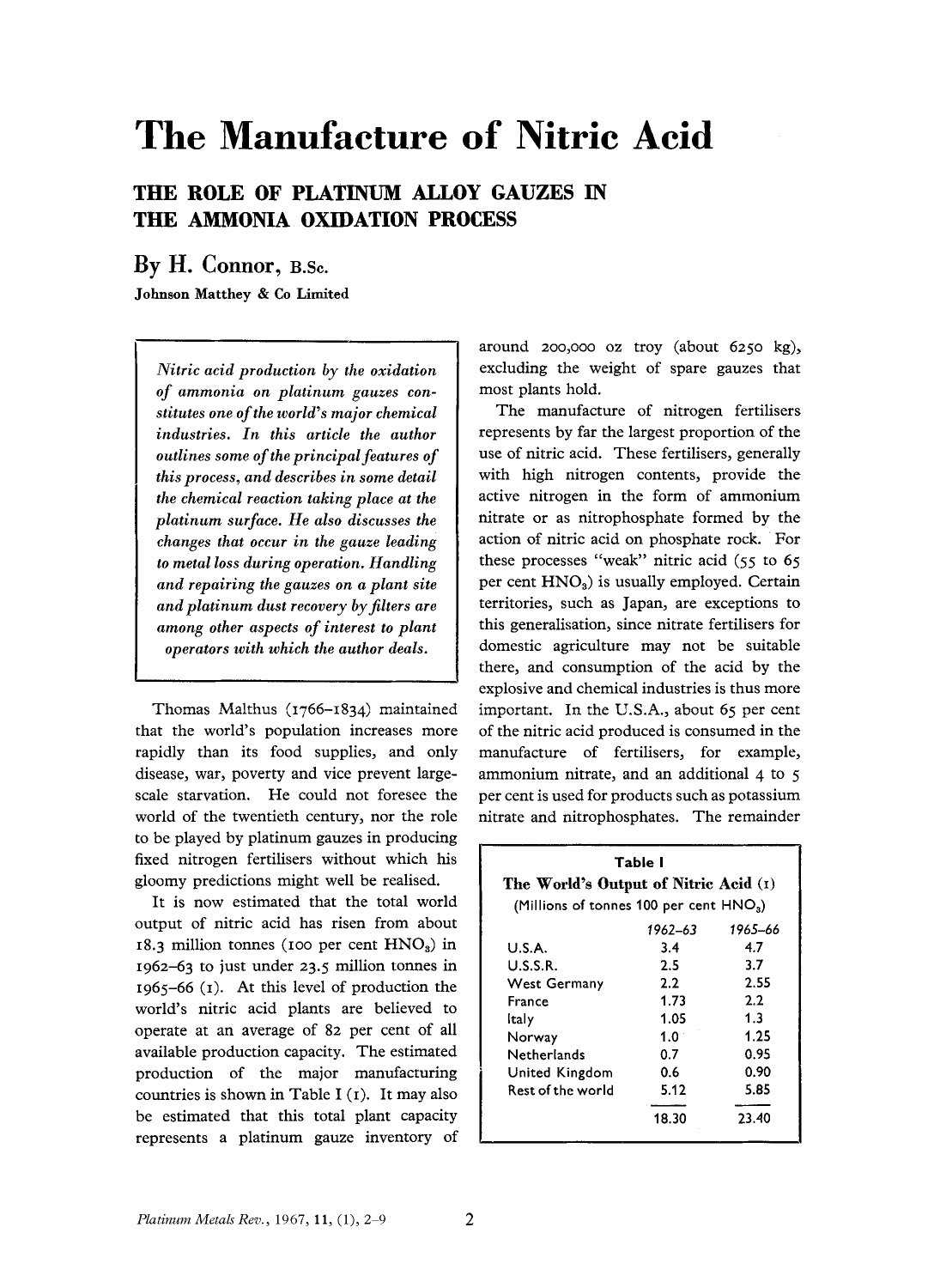

*Fig. 1 Three ammonia converters installed in a modern nitric acid plant operated by Imperial Chemical Industries Limited. Each converter has three rhodium-platinum catalyst gauzes, 114 inches in diameter, woven by Johnson Matthey* & *Co Limited.* 

(about 30 per cent) is used by the explosives, plastics and chemical industries. Table **I1**  shows an estimated breakdown of the world's use of nitric acid  $(1)$ .

In 1962-63 nitric acid represented about 25 per cent of the world's fixed nitrogen production, but this proportion had dropped to an estimated 22.5 per cent by 1965-66. This decline is probably temporary, and is largely attributed to the sustained expansion of fertilisers obtained directly from ammonia, in particular urea and complex fertilisers based on ammonium phosphate. Low-cost ammonia from very large modern plants employing new processes based on hydrogen obtained from petroleum fractions (output about **1000** tonnes per day), together with increasingly large nitric acid plant facilities (about 500 tonnes per day), can be expected to effect substantial reductions in nitric acid production costs. Such reductions may have significant effects on potential applications in which price considerations have limited or prohibited the use of nitric acid until now.

| Table II                                           |                                                          |                    |  |  |  |  |  |
|----------------------------------------------------|----------------------------------------------------------|--------------------|--|--|--|--|--|
| The World's Usage of Nitric Acid (1)               |                                                          |                    |  |  |  |  |  |
|                                                    | 100 per cent HNO <sub>3</sub><br>$1962 - 63$ $1965 - 66$ | Millions of Tonnes |  |  |  |  |  |
| Fertiliser production                              | 14.6 $(80\%)$                                            | 18.9 (81%)         |  |  |  |  |  |
| Explosives, plastics<br>and chemical<br>inqustries | $3.7(20\%)$                                              | 4.5(19%)           |  |  |  |  |  |

One such sector is the manufacture of nitrophosphate-type fertilisers.

With a world population that is expected to be about 7000 million by the end of this century, and with two-thirds of them undernourished by even the most frugal standards, the outlook for nitrogen fertiliser production seems assured, and nitrate fertilisers based on nitric acid are likely to play a very major role in fulfilling total fertiliser demand.

#### **The Nitric Acid Process**

The foundation of the modern nitric acid process was laid by Kuhlmann in 1838 when he filed a patent for the catalytic oxidation **of**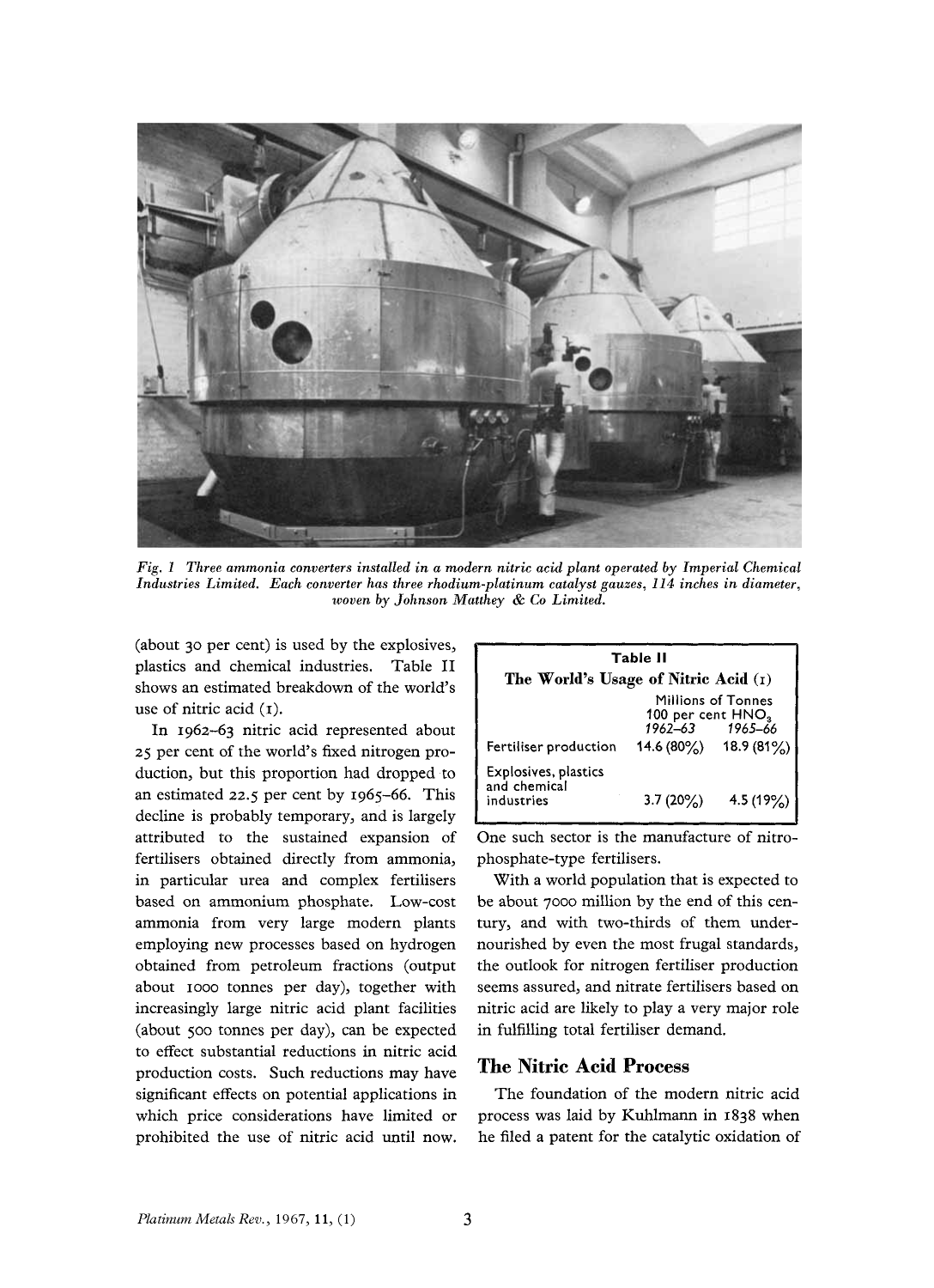ammonia over platinum sponge, although Milner had earlier oxidised this gas to nitric oxide over manganese dioxide in 1789. Pilot plant scale experiments were carried out by Ostwald and Brauer in the period 1901 to 1904, and the first plant to produce 300 kg of nitric acid per day was commissioned at Gerthe, near Bochum, in 1906. A tenfold increase in production was achieved by 1908. These early plants used crimped platinum strips wound into a coil, but in 1909 Kaiser filed a patent for the use of platinum in the form of a gauze woven of wire 0.06 mm diameter with 1050 apertures/ $\rm cm^2$ , and such gauzes are still used today. The contribution of Ostwald and his co-workers to the development of the nitric acid process, and the trials that led to the establishment of this new technology, have been described elsewhere  $(2, 3)$ .

Until the early 1920s ammonia was obtained from gas works liquors and the Until the early 1920s annihold was<br>obtained from gas works liquors and the<br>impurities it contained — mainly sulphur and obtained from gas works inducted<br>impurities it contained — mainly sulphur and<br>arsenic — resulted in comparatively short catalyst lives. The really large-scale production of nitric acid had to await two other major technological developments : the availability of cheap, high-purity synthetic ammonia from the Haber process, and stainless steel as a material of construction for efficient absorption systems working under pressure. The contribution the latter development has made to plant design may be judged by the fact that in 1919 a U.S.A. plant to produce 280 tonnes per day of nitric acid required 24 atmospheric pressure acid absorption towers, each **35** ft square and 60 ft high - a total volume of 1.63 million cubic feet, not counting 12 large oxidation towers (4).

The modern nitric acid process proceeds essentially in three stages :

I Liquefied ammonia is vapourised and pre-heated before being mixed with preheated air. The mixture at about 300°C, and usually containing 10.5 to 12 volume per cent of ammonia, is passed downwards through a pad of platinum alloy gauzes in a converter. Nitric oxide is formed as a result of an extremely rapid, highly exothermic reaction at the platinum surface in accordance with the overall equation

> 4  $NH_3 + 5O_2 \rightarrow 4$   $NO + 6$   $H_2O$ + **2 16.7** kcal/mole

This reaction will be discussed in fuller detail in a later section.

2 The nitric oxide that is produced at the platinum gauze is oxidised further by means of secondary air reacting homogeneously in the gas phase in accordance with the overall equation

$$
2\,\mathrm{NO}\!+\!O_2\!\!\rightarrow\!N_2O_4
$$

Formation of dinitrogen tetroxide proceeds via an intermediate nitrogen dioxide,  $NO<sub>2</sub>$ . The nitric oxide oxidation reaction has a negative temperature coefficient, hence low temperatures favour high yields. Elevated pressures also raise the yields of the tetroxide, making possible the production of higher strengths of acid.

*3* Dinitrogen tetroxide is absorbed in water with the formation of nitric acid in accordance with the simplified equation

$$
3\;{\rm N_2O_4}{+2}\;{\rm H_2O}{\rightarrow}4\;{\rm HNO_3}
$$

**+z** NO, (recycled for re-oxidation). The absorption proceeds at greater rates, and with higher efficiencies, at elevated pressures and low temperatures.

In a modern plant the heat liberated by the ammonia oxidation reaction is usually recovered, enabling the plant to be self-supporting for its power requirements once the reaction has reached optimum conditions and capacity working is attained.

#### **Modern Proprietary Processes**

There is no universally optimum overall design of a nitric acid plant; conditions of pressure, temperature, flow rate and other factors for each stage in the process may be varied to suit particular local requirements and situations. At least fifteen proprietary nitric acid processes are available now; the choice presented to operators is wide, and the selection of the "best" process to suit a given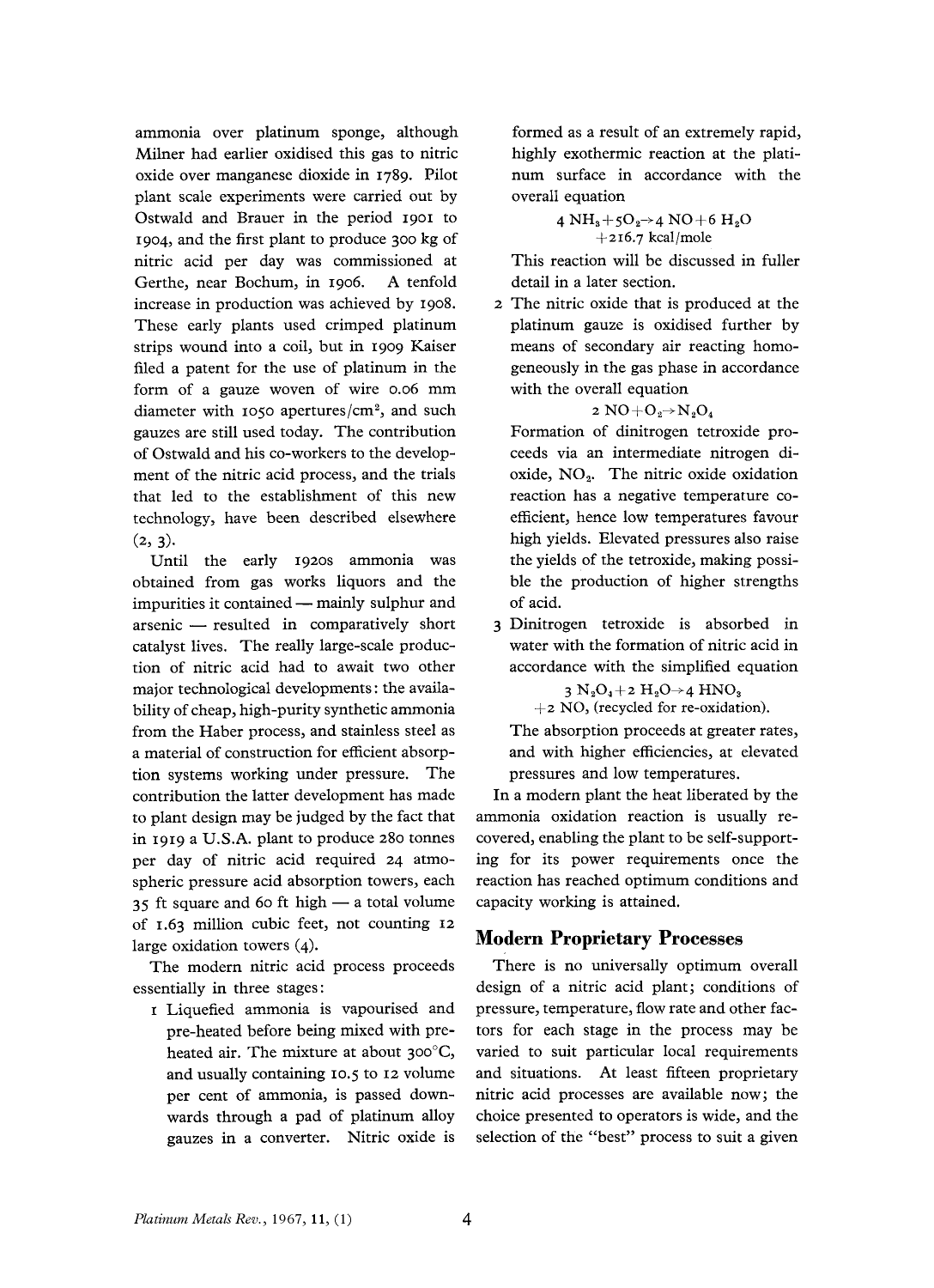| <b>Process</b><br>Change      | Oxidation of NH <sub>3</sub>                                                                                                | Oxidation of NO                                                                | Absorption of NO <sub>2</sub>                                                                                       |  |  |
|-------------------------------|-----------------------------------------------------------------------------------------------------------------------------|--------------------------------------------------------------------------------|---------------------------------------------------------------------------------------------------------------------|--|--|
| Increased<br>temperature      | Greater yield                                                                                                               | Lower yield                                                                    | Reduced absorption,<br>lower HNO <sub>3</sub> strength                                                              |  |  |
| <b>Increased</b><br>pressure  | <b>Oxidation rate</b><br>slightly reduced.<br>Weight of NH <sub>3</sub><br>oxidised increased<br>per unit time              | <b>Increased vield</b>                                                         | Improved absorption,<br>greater HNO <sub>3</sub><br>strength                                                        |  |  |
| <b>Increased</b><br>flow rate | Optimum operating<br>temperature in-<br>creased. Weight of<br>NH <sub>a</sub> oxidised in-<br>creased. NO yield<br>improved | Reduced second-<br>ary reactions.<br>More turbulence<br>and increased<br>vield | Minor improve-<br>ments only, as ab-<br>sorption mostly con-<br>trolled by gas<br>composition and<br>reaction rates |  |  |

requirement involves the evaluation of numerous technical and economic factors *(5,* 6).

The principal design variables for the ammonia oxidation and subsequent stages of the plant are temperature, pressure and gas flow rate. Their main effects in these sections are shown in Table I11 **(7).** Since the oxidation of nitric oxide and the absorption stages are always carried out at pressures in the range 4 to 9 atmospheres, plants are generally described by the pressures within the ammonia oxidation coverter: low, or atmospheric, medium **(3** to 5 atmospheres) or high *(5* to 9 atmospheres). Ammonia oxidation at low pressures results in higher conversion efficiencies and lower platinum metal losses compared with medium or high pressure oxidation. Longer operating periods between shut-downs for gauze maintenance are also possible, but such converters are bulkier, more expensive and require costly hot-gas compressors to raise the gas pressure after oxidation to that required in the subsequent stages.

The American high pressure plants-all derived from the Du Pont process-operate with a converter pressure around **8** atmospheres and with a gauze pad temperature in the range 900 to *950°C.* They also have high

gas flow rates per unit area of gauze, and hence the platinum loss rates are high, in practice running to **250** to 400 mg/ton **IOO** per cent HNO,. Among the European process licensors, Uhde and Stamicarbon also offer high pressure plants with the gauze pad operating at temperatures about *900°C.*  These, however, have lower gas flow rates and the platinum losses are correspondingly reduced to **180** to zoo mg/ton. Medium pressure converters with gauze temperatures of 845 to *880°C* generally experience platinum losses from 85 to **125** mg/ton, while converters operating at atmospheric pressure with gauze temperatures about *80o"C* have the lowest metal loss rates, around **50** mg/ton *(5,* **8).** It must be mentioned that process licensors' claims for platinum loss rates generally appear to be conservative in the light of actual operating experience.

Table IV summarises the principal features of some commercial nitric acid processes available to operators under licence. It is based on licensors' specifications and is reproduced by courtesy of the Noyes Development Corporation, New York **(7).** 

The cost of producing ammonia has fallen recently following the introduction of new processes for manufacturing low cost hydro-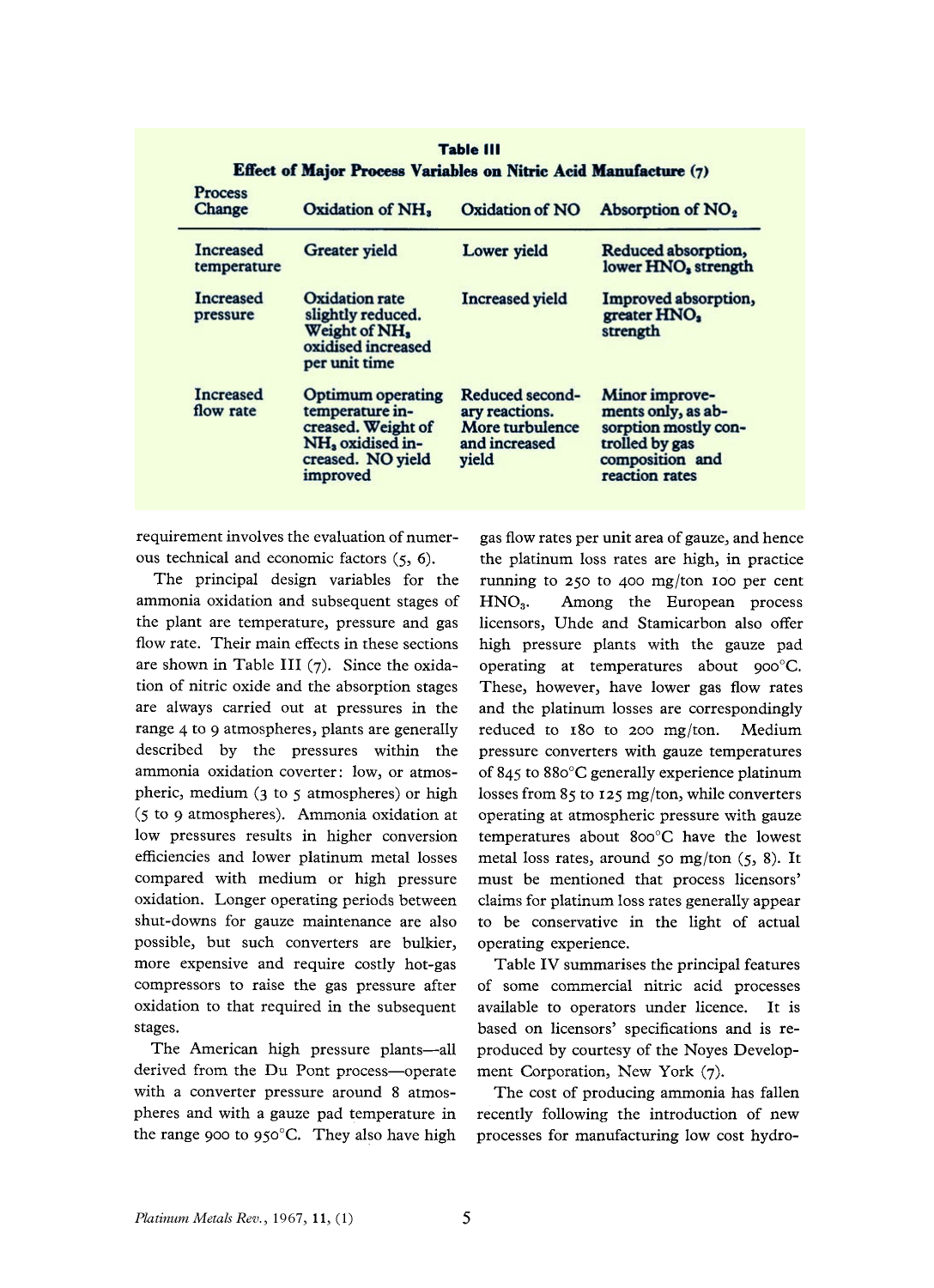| Table IV<br>Principal Features of Some Commercial Nitric Acid Processes |                                 |                                                          |                  |                                     |                                                                                                             |                                                                            |                                                                                                                                                                                            |
|-------------------------------------------------------------------------|---------------------------------|----------------------------------------------------------|------------------|-------------------------------------|-------------------------------------------------------------------------------------------------------------|----------------------------------------------------------------------------|--------------------------------------------------------------------------------------------------------------------------------------------------------------------------------------------|
| Name                                                                    | Combustion Oxidation Absorption | Approximate operating<br>pressures, atmospheres<br>(abs) |                  | Product<br>acid<br>per cent<br>HNO, | Typical requirements<br>per tonne of 100%<br>HNO <sub>3</sub>                                               |                                                                            | Distinctive features                                                                                                                                                                       |
| Bamag<br>(Monopressure)                                                 | $1,4$ or $8$                    | $1,4$ or $8$                                             | $1.4$ or $8$     |                                     | 55 to 70 dependent on<br>used                                                                               |                                                                            | pressures Uses perforated plate towers<br>with cooling water coils on<br>the plates                                                                                                        |
| Bamag<br>(Combination)                                                  | 1,4 or 8                        | 4 or 8                                                   | 4 or 8           | 55 to 70 NH <sub>3</sub>            | Pt<br>cooling H <sub>2</sub> O<br>pure $H_2O$                                                               | 45 mg<br>$170 \, m3$<br>100 kg                                             | 280 kg Similar to above                                                                                                                                                                    |
| Chemico                                                                 | 8 to 9                          | 8t09                                                     | 8 to 9           |                                     | 55 to 65 (steam turbine and 510°C<br>plus expander)<br>NH,<br>Pt<br>cooling H <sub>2</sub> O<br>pure $H_2O$ | 287 kg NH <sub>3</sub><br>$128 \text{ mg}$<br>135 m <sup>3</sup><br>500 kg | (with steam turbine and<br>680°C plus expander)<br>287 kg<br>128 mg<br>Pt<br>cooling H <sub>2</sub> O<br>100 m <sup>3</sup><br>$pure H_2O$<br>540 kg                                       |
| C & I                                                                   | 8                               | 8                                                        | 8                | 55 to 67<br>plus                    | NH <sub>a</sub><br>Pt<br>cooling $H_2O$<br>pure $H_2O$                                                      | 292 kg<br>170 mg<br>117 m <sup>2</sup><br>400 kg                           | Uses cascade cooling and a<br>single tower for oxidation/<br>absorption/bleaching                                                                                                          |
| <b>Grand Paroisse</b>                                                   | 3 to 4                          | 7 to 8                                                   | $7$ to $8$       | 56 to 70                            | NH <sub>3</sub><br>Pt<br>cooling $H_2O$<br>pure $H_3O$                                                      | 282 kg<br>100 mg<br>200 mª                                                 | Oxidation towers cooled ex-<br>ternally by water. Absorp-<br>tion tower cooled by internal<br>710 kg water coils. 5 unit, single<br>shaft, turbo-compressor used                           |
| <b>Hercules</b>                                                         | 8                               | 8                                                        | 8                | 57 to 60                            | NH <sub>3</sub><br>Pt<br>cooling H <sub>2</sub> O<br>pure $H_2O$                                            | 285 kg<br>$174 \text{ mg}$<br>$85$ to $95$ m <sup>3</sup><br>500 kg        | Uses high gas superheat to<br>obtain maximum power re-<br>covery. Specially designed<br>water-cooled<br>absorption<br>trays ensure a minimum 99%<br>absorption efficiency                  |
| Kuhlmann                                                                | 1                               | 4                                                        | 5                | 55 to 70 NH <sub>a</sub>            | Pt<br>cooling H <sub>2</sub> O                                                                              | 45 mg<br>$150 \; \mathrm{m}^3$                                             | 280 kg Uses a specially designed<br>tray to induce oxidation and<br>absorption in the liquid<br>phase                                                                                      |
| Montecatini                                                             | 4 to 5                          | 4 to 5                                                   | $4$ to 5         | 53 to 62 $NHa$                      | Pt<br>cooling H <sub>2</sub> O                                                                              | 100 $mg$<br>$100 \; \mathrm{m}^3$                                          | 286 kg Uses separate oxidation and<br>absorption towers fitted with<br>refrigerated trays                                                                                                  |
| Pechiney-<br>St Gobain                                                  | $4, r$ o $5$                    | 4 to 5                                                   | 4 to 5           | normally $NH3$<br>up to 60 Pt       |                                                                                                             | 286 kg Uses                                                                | specially<br>designed<br>100 mg water-cooled trays in oxida-<br>tion absorption columns                                                                                                    |
| SBA (Société<br>Belge de l'Azote)                                       | 1                               | $3$ to $5$                                               | $3$ to $5$       | 58 to 70                            | (for $55\%$ HNO <sub>3</sub> )<br>NH <sub>3</sub><br>Pt<br>cooling H <sub>2</sub> O<br>pure $H_2O$          | $45 \text{ mg}$<br>$150 \; \mathrm{m}^3$<br>650 kg                         | Packed columns for 58%<br>281 kg acid. Additional plate-type<br>columns used for 70% acid                                                                                                  |
| SBA                                                                     | 3.3                             | 3 to 5                                                   | 8                |                                     | 50 to 70 Similar to above                                                                                   |                                                                            | Similar to above.<br>Uses<br>catalytic tail-gas combustion<br>for maximum energy re-<br>covery                                                                                             |
| Stamicarbon                                                             | 1                               | $5$ to $6$                                               | $5$ to $6$       | 50 to 65 $NH3$                      | Ρt<br>cooling H <sub>2</sub> O<br>pure H <sub>2</sub> O                                                     | 45 mg<br>$250 \; \mathrm{m}^3$<br>730 kg                                   | 285 kg Specially designed plate cool-<br>ers used in conjunction with<br>packed columns                                                                                                    |
| Uhde (normal<br>strength)                                               | $7$ to $8$                      | 7 to 8                                                   | $7$ to $8$       | 55 to 60                            | NH <sub>3</sub><br>Pt<br>cooling H <sub>2</sub> O                                                           | 200 ուց<br>150 m <sup>s</sup>                                              | 285 kg 79% of steam produced used<br>for driving air compressor,<br>11% for heating tail-gas, $10\%$<br>as product steam. Bubble<br>tray absorbers used                                    |
| Uhde (high<br>strength)                                                 | $(a)$ 4.5<br>$(b)$ 1            | 4 to 5<br>4 to 5                                         | 4 to 5<br>4 to 5 | 60 max.<br>68 min.                  | NH,<br>Pt.<br>cooling H <sub>2</sub> O<br>pure H <sub>2</sub> O                                             | 60 mg                                                                      | 283 kg Uses multi-stage, packed<br>oxidation and absorption<br>165 m <sup>3</sup> columns; each stage fitted<br>250 kg with own cooler and pump.<br>Figures listed refer to process<br>(a) |
| Weatherly                                                               | 9.5                             | 9.0                                                      | 9.0              | 55 to 60<br>(or<br>higher)          | NH <sub>3</sub><br>Ρt<br>cooling H <sub>2</sub> O<br>pure H <sub>2</sub> O                                  | 165 mg                                                                     | 284 kg Uses butted heat-exchanger<br>assembly and a single oxida-<br>142 m <sup>3</sup> tion/absorption/bleaching<br>750 kg column fitted with bubble<br>trays                             |

Note: The above table is intended as a general, comparative guide only. It is based on licensors' specifications, and actual plant<br>performances depend on variable and individual plant features such as daily capacities, wat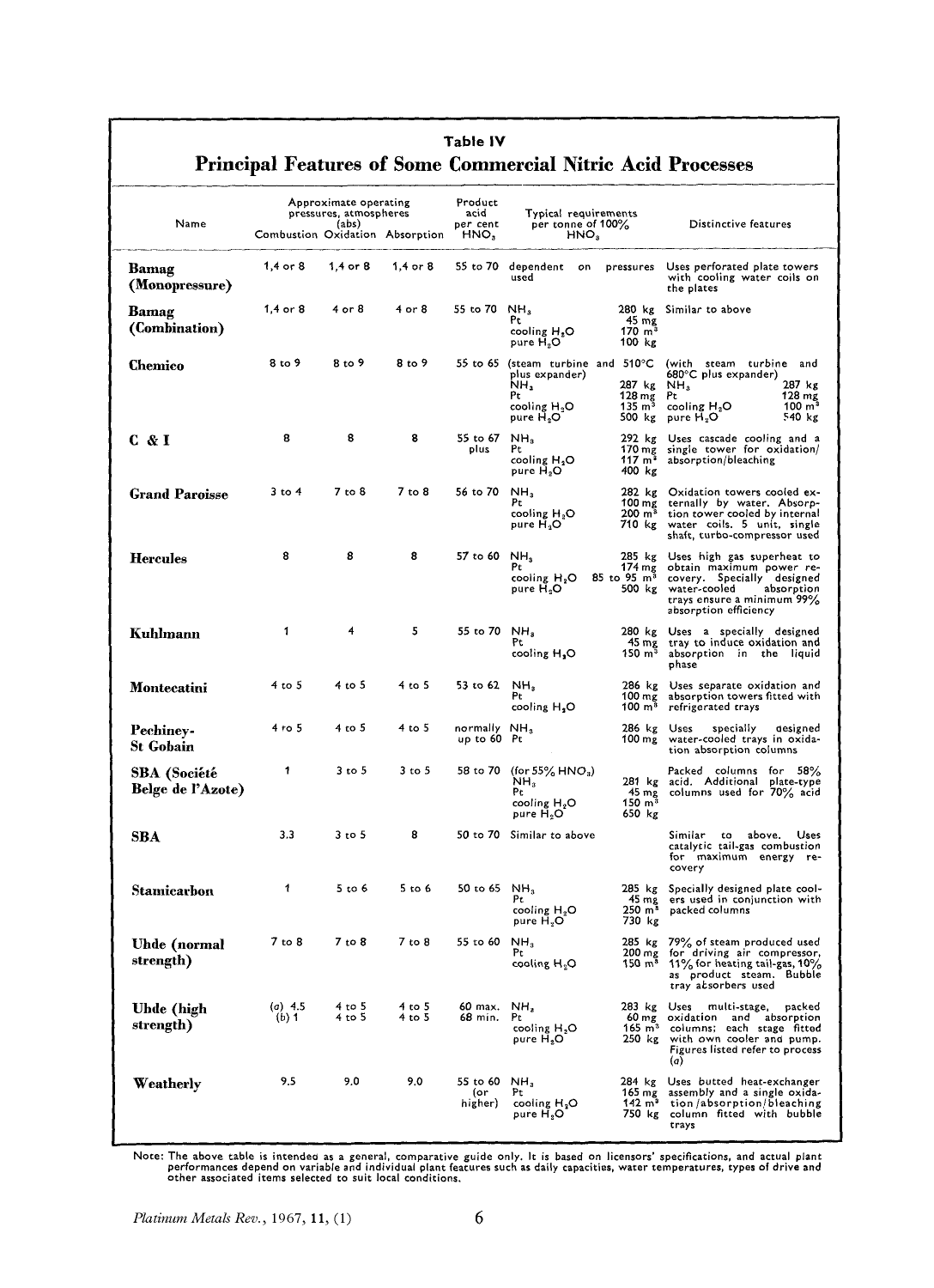gen from petroleum fractions. With low ammonia costs, the advantages of higher conversion efficiencies achieved by atmospheric pressure converters may no longer outweigh the relatively high capital and operating costs of such mixed-pressure plants. There is a trend in Europe, therefore, to follow American practice and to adopt constant-pressure processes in which the converter and the following sections of the plant operate at the same pressure (usually in the range **3** to 9 atmospheres). The selection of the economically optimum operating pressure depends on a number of factors, for example, ammonia costs, steam credit value and local tax situations (9).

#### **The Gauze in Operation**

The heart of the nitric acid plant is the converter where ammonia is oxidised to nitric oxide. Consisting essentially of a reactor shell wherein the pre-heated ammonia-air mixture generally flows vertically downwards through the gauze pad, it is usually situated immediately on top of the waste heat boiler. A baffle or diffuser system located in the top of the converter ensures that the gas mixture reaching the gauzes is homogeneous, and provides an even gas distribution over the entire gauze surface. This is important in order to avoid "hot spots" with attendant risk of local gauze damage, and becomes more difficult to achieve with increasing converter diameter.

Stainless steel or an aluminium-magnesium alloy are used as constructional materials for the ammonia pre-heater, the mixed-gas ducts leading to the converter and the converter hood itself. This is to ensure that ammonia at the pre-heat temperature  $(250 \text{ to } 300^{\circ} \text{C})$ does not come into contact with surfaces capable of catalysing its decomposition into nitrogen and hydrogen before making contact with the platinum gauzes. Iron oxide-used as an ammonia synthesis catalyst, and equally capable of catalysing the reverse reaction-is particularly liable to cause ammonia losses by pre-decomposition. It should be carefully excluded from the system by avoiding the use of mild steel components liable to rust forma-



Fig. 2 The rates of decomposition of ammonia on various constructional materials increase sharply with rising temperature. This graph illustrates these rates, using a 10 volume per cent ammonia-air mixture (Spratt).

tion. The interior surface of the converter hood is heated by radiation from the gauze pad and external water cooling is required, especially for high pressure converters whose gauzes operate at temperatures up to about 950°C. Fig. 2 illustrates the marked effect of temperature on the decomposition of ammonia on various metal surfaces **(10).** At normal pre-heat temperatures, ammonia decomposes about *10* times faster on mild steel than on stainless steel. It is estimated that from **1.5** to **3** per cent of the ammonia fed to most plants may be lost by pre-decomposition and thus never reach the platinum gauzes.

#### **The Ammonia-Air Mixture**

The ammonia feedstock is vaporised, superheated and filtered to remove any dust or oil particles before pre-heating. Atmospheric air may be scrubbed with water and is then care-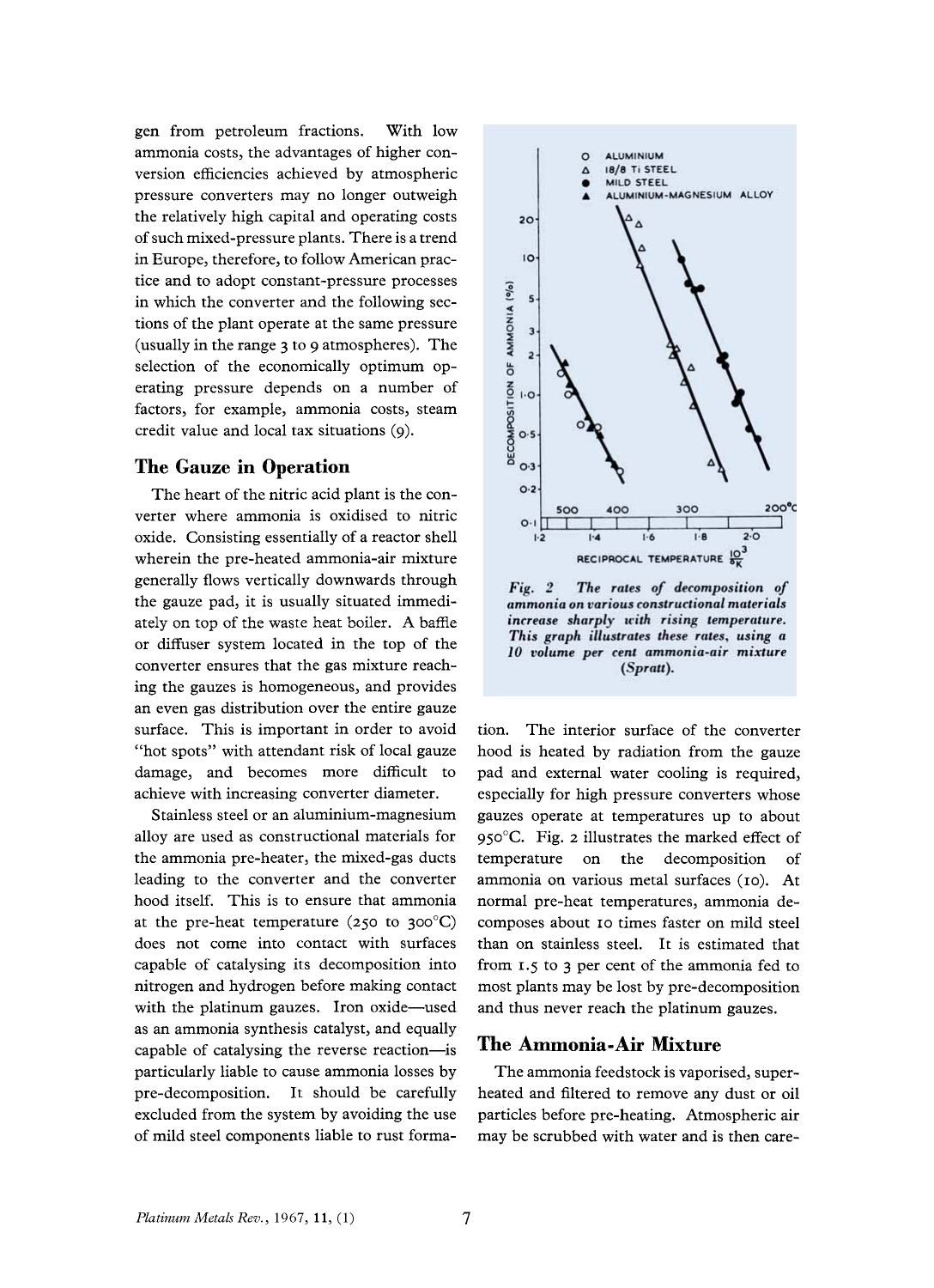fully filtered before being pre-heated in a separate heat exchanger. Good mixing of the gases is essential, and for this purpose venturi-type or sparge-type mixers are usually employed.

In certain proportions, ammonia and air form explosive mixtures. At I atm. pressure, the lower explosive limit is 13.8 volume per cent  $NH<sub>a</sub>$ , falling to 13.0 and 12.4 volume per cent at *5* and 8 atm. pressures respectively. The stoichiometric composition for the reaction

4  $NH_3 + 5 O_2 \rightarrow 4 NO + 6 H_2O$ 

is  $14.2$  volume per cent  $NH<sub>3</sub>$ , although a somewhat more important ratio is the kinetic-stoichiometric composition, at which the collision chances for oxygen and ammonia molecules are in the ratio  $5/4$ : I. This ratio corresponds to an ammonia concentration of 12.7 volume

per cent in air. In practice, ammonia concentrations in the range 10.5 to 12 volume per cent are used, and in this region it is apparent that there is very little excess oxygen supplied to the reaction system. The variation in the  $NH<sub>3</sub>: O<sub>2</sub>$  ratio as the reaction proceeds is illustrated in Fig. **3** (I I).

#### **The Reaction at the Gauze**

The oxidation of ammonia is a typical example of a very fast heterogeneous reaction with residence times from  $I0^{-3}$  to  $I0^{-4}$ seconds and hourly space velocities exceeding **108.** Such conditions entail considerable linear gas velocities, often greater than 20 metres/minute. Since the mean free path of ammonia molecules under the pressure and temperature conditions normally encountered in a converter is of the order of 0.3 micron, compared with a wire diameter around 60 microns and even larger aperture diameters, ammonia mass transfer is not influenced by molecular diffusion limitations. The physical transport of the ammonia molecules to the platinum surface is the rate-determining fac-



Fig. 3 Graph illustrating the changing ammonia: oxygen ratio as the reaction proceeds on a platinum gauze pad. The initial ammonia concentration was 11.0 volume per cent (Oele)

tor during the greater part of the reaction period.

If ammonia and oxygen were allowed to react under equilibrium conditions, nitrogen and water would be the only products. Reaction conditions are such, however, that nearly every molecule that hits the platinum gauze surface is converted to nitric oxide in accordance with the overall equation

4 NH<sub>3</sub>+5 O<sub>2</sub>→4 NO+6 H<sub>2</sub>O

If the gas flow rate is too high, some unreacted ammonia passes through the gauze pad, and will then react with nitric oxide **(12)** 

$$
4 NH_3 + 6 NO \rightarrow 5 N_2 + 6 H_2O
$$

If the rate is too low, some nitric oxide will decompose on the hot platinum surface **(13)** 

$$
2\,\mathrm{NO}\rightarrow\mathrm{N}_2+\mathrm{O}_2
$$

Since about 80 to go per cent of the reaction is completed on the upper gauze of a 3- to 5 ply pad, or in the top 20 per cent of the layers in a thick pad used in high pressure converters, the gas leaving this zone will contain both ammonia and nitric oxide. In order to reduce to a minimum the reaction between these gases, it is necessary to provide very good